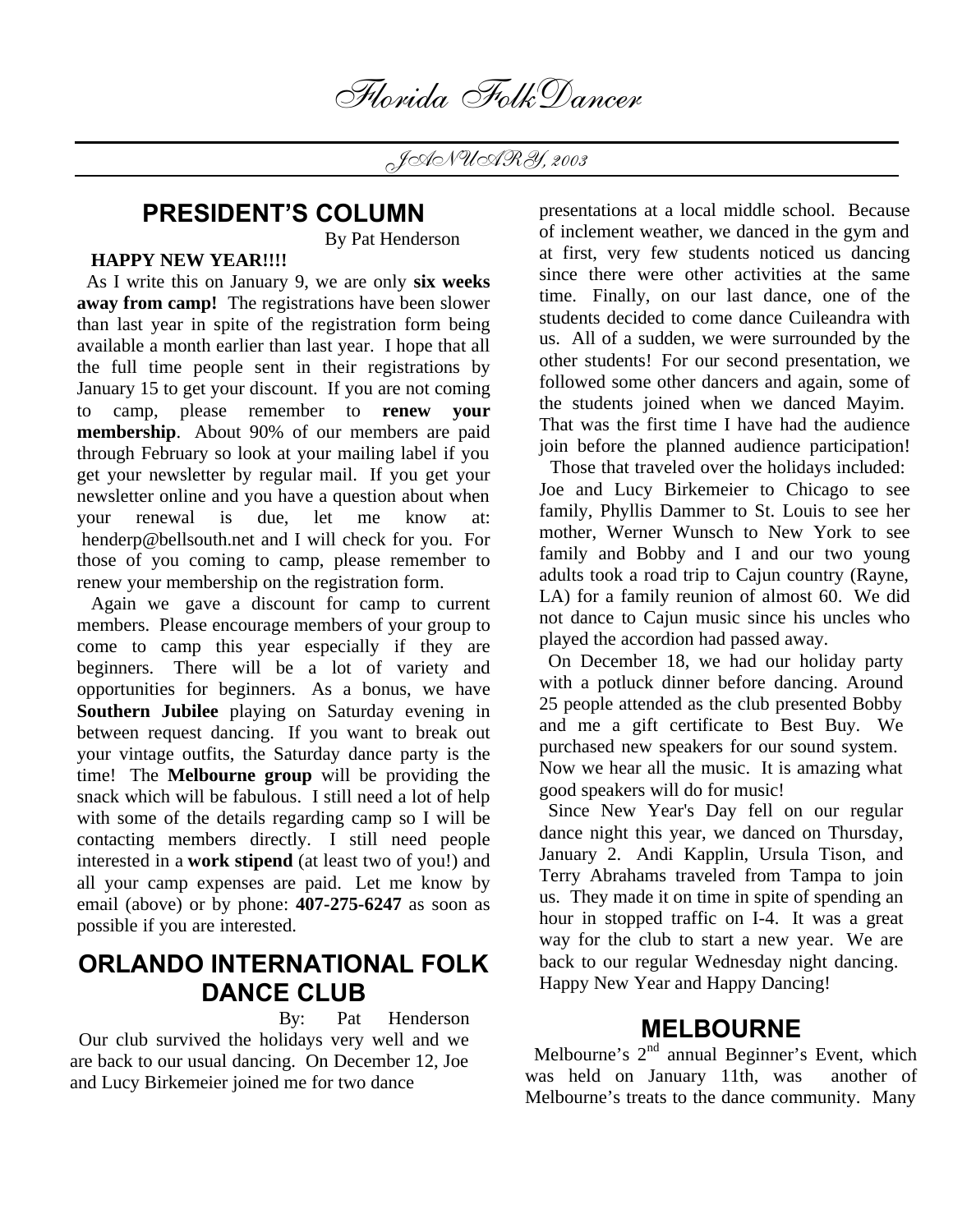easy dances were reviewed by Florida dance teachers. Beginners as well as tried-and-true dancers enjoyed the dance experience as well as the marvelous repast which we were twice presented with. It was wonderful to meet again with Florida Dancers and welcome newcomers. Thank you, Melbourne Mob for being such wonderful hosts!

# **PALM COAST**

By Jan Lathi

 The Thursday Flagler Beach dancers meet at a new time from now on. Our sessions begin at 2 pm and last until 4:30. This means that the to and from drive to dancing is during daylight hours. We welcome visitors from other groups to come dance with us if you have that time on Thursdays free.

 The Tuesday Grand Haven Dance Club has been host to visitors from the Philippine Children's Dance Group from Flagler Beach who are beginning to prepare for their dance event in October by scouting out dances from around the world. Last year's recital included many Island dances, songs, and instrumentalists. These children are GOOD! What a pleasure to have visitors who can take direction so well!

 Bobby and Pat joined the Lathis in Palm Coast on New Year's Eve for dancing with the Grand Haven Dance Club combined with the Flagler Beach dancers. The hot tub was calling to us after dinner but by the time the heat was up to the temperature we wanted, it started to pour. But in we went anyway! Bobby complained that his "dome" was feeling the cold raindrops. "Wait, Bobby!" Pat said as he was beginning to give up on the whole adventure. She ran to fetch an umbrella which she dutifully used to protect her husband's delicate head and all's well that ends well!

## **GAINESVILLE**

### By Raluca Rosca

Do you have any info for these people? From: Brian Messent <br/> <br/>bmessent@tnni.net> Subject: Folk Dancing in Highlands County? Hello! Have discovered your site (Gainesville) and note your group does Balkan folk dancing! We have done Balkan dancing for many years and belong to a group in the U.K. at the University of Wales in Swansea. We are winter residents in Lake Placid. We would love to continue our dancing here but have not found any Balkan dancing in our area. Can you help?

Regards. Pat & Brian Messent.

# **HAPPY NEW YEAR FROM TAMPA**

By Terry Abrahams

Hello and Happy New Year! I don't have much to tell as we haven't been meeting over the holidays, but can report that I went to Machol Miami where 25 dances were taught – egads! In spite of that, I found a couple that I really liked and will teach here; saw many old friends from my trip to Israel, from Blue Star, and from other dance workshops; food was great; theme nights were great (one was Turkish, Jodi and I wore our Turkish tribal wedding helmets and were the hit of the evening, another was African, the third a Sabbath in Israel – all very cool) and the dance floor was awful – well, you can't have everything! I had the flu two days before I went, have caught a bad cold upon my return, but happy to have had some decent moments in between. I also came home to do a Birthday/New Year's Eve party for my baby (turned  $40 - \text{yes}$ , I am that old!), so I've been non-stop. In spite of the cold, Andi, Ursula and I went over to Orlando's dance last Thursday and loved seeing everyone. It was an "I can't go more than two weeks w/o dancing" party and was well attended. Thanks as per usual to Pat and Bobby for being the perfect hosts. Andi and Ursula continue to go down to Sarasota to dance there as well. Bill Schwarz was at Miami with me, as well as two gals from our Israeli group. If I recall, Judith and Ernesto zapped over to Spain for a while and that's all I know. Get your money in to me for camp – and I'll see you there! L'hit ra'ot (see ya) Terry

# **DELAND**

From Joan and Wally Washington

 Here are the directions for our new dance location in DeLand. I have to make sure that anyone who wants to visit our group knows about the parking situation.

 We'll be dancing at the DeLand Police Station the first and third Tuesdays of each month from 7-9 pm starting January 7, 2003. The police station is on the corner of Howry (one block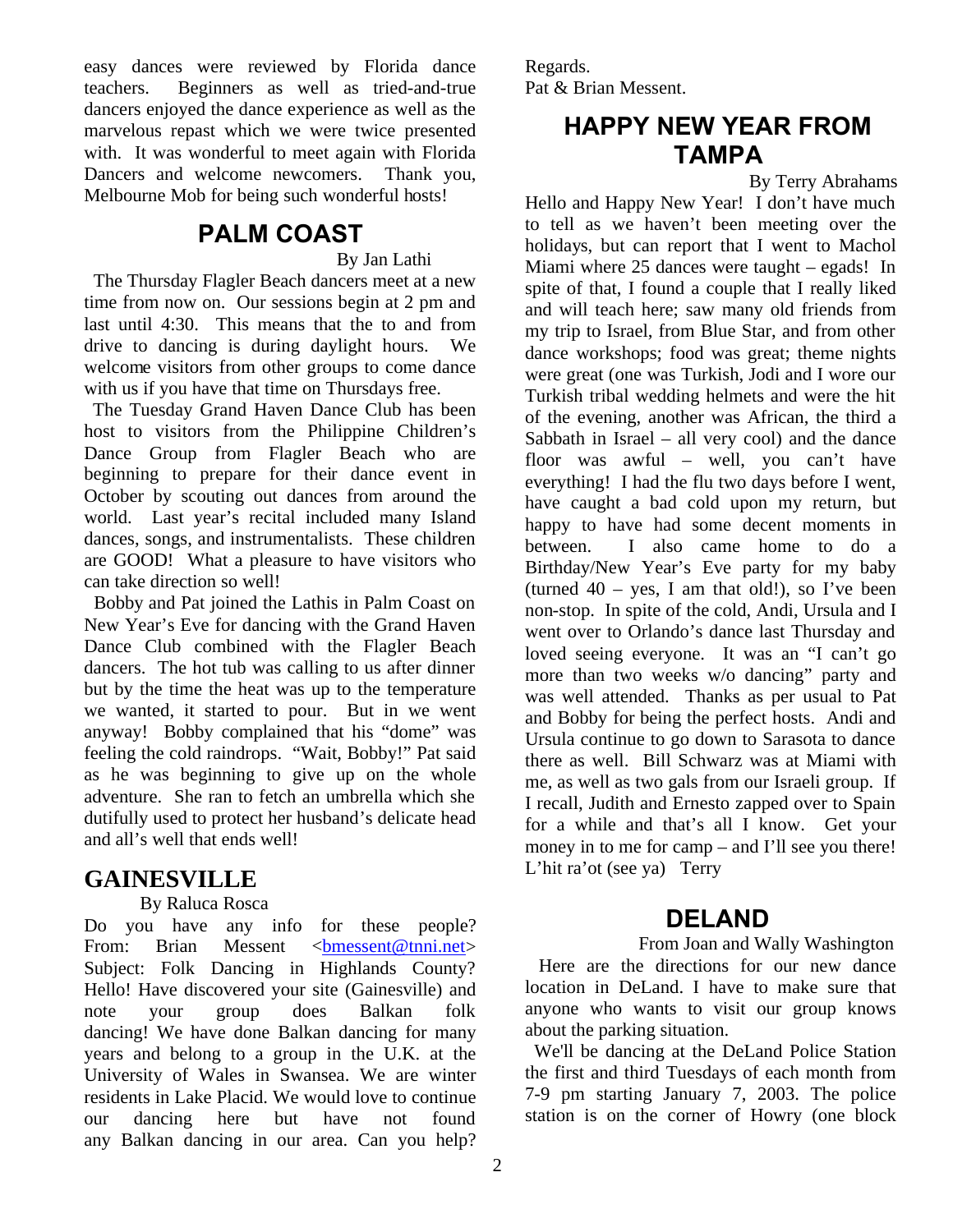south of FL 44 or New York) and Clara (two blocks west of US17/92 or Woodland Blvd).

 Coming from I-4 you would take the exit for FL 44. Take New York (FL 44) two blocks past Woodland Blvd (US 17/92) to Clara. Turn left on Clara and the police station will be at the end of that first block on your left. If you are approaching from 17/92 you would turn one block south of New York to go west onto Howry. You will pass the fire station and then you'll see the police station on your right. Clara is the street right next to the police station and if you turn right on Clara you will be on the correct side of the street for the parking spots on Clara.

 Remember, DO NOT park in the police station parking lot.

# **RANG TANG 2003**

(Just received from Liz Nunan, the organizer of the annual dance in Atlanta). Rang Tang will be held April 25-27, 2003 in Decatur, Georgia (near Atlanta) Teacher will be Boris "Kete" Ilievski teaching Macedonian dances. Kete, a native of Macedonian and long time resident of Toronto, Canada, has had a long career as a dancer, teacher, and choreographer of traditional Macedonian folk dance. Music will be provided by 5 outstanding musicians: David Bilides on kaval, Adam Good on tambura, Jerry Kisslinger on drums, Mark Levy on gaida, and Carol Silverman as vocalist. All of these musicians are heavily involved in the Balkan Music scene and most have been major forces in the creation of the summer Balkan music and dance camps, or in the ongoing efforts to preserve and perform this music.

 Shopping opportunities will be provided by Suze and Richie with their Opet shop of Balkan music, souvenirs, instruments, ethnic clothing, odds and ends, and "previously worn" clothing.

Cost: \$75 which includes all classes, 2 evening parties, 2 continental breakfasts, syllabus, and a guaranteed good time.

 We will be in a new location, which is why the workshop is later this year .

 A list of nearby hotels will be included in the final flyer.

Hope you can join us for this annual dance party! Questions? E-mail me or call 404-292-7176.

## **It's time to renew your membership!**

Memberships are generally due for renewal in February. If this is true for you, please use the Camp Registration Form enclosed in this issue as your renewal form. Send the completed form and your check for \$15.00 to Terry Abrahams, 701 W. Idlewild Ave., Tampa, FL, 33604. Please include your email address so we can verify that our records reflect any changes.

## **PASSING THE GAVEL**

By: Pat Henderson

As most of you know, this is the end of my second year so we will have **elections** at camp. I have not heard any rumors for potential replacements. We can have from three to five officers depending on interest from the membership. Right now, I am president; Bobby Quibodeaux (my husband) is the VP; Jan Lathi is the editor; and Terry Abrahams is secretary/treasurer. Each job is busy at certain times during the year or the month. It is almost imperative that the officers have a computer with Internet access since I will have a disk of files to pass on. This is so a lot of the work of president is already done for you. The president writes a column for the newsletter each month and arranges for the teachers at camp. Then the president works with the other officers on the details of camp. The VP assists the president as needed especially during camp. The editor maintains email and snail mail lists and produces a newsletter usually once a month. Summer has a combined issue. The secretary takes minutes at the membership meeting at camp. The treasurer receives and disperses all funds for the organization. This job is especially busy in the months before camp. However, we have an Excel spreadsheet with all the data on the attendees that we will pass down. This year, we are editing last year's data. So you can see that there is a lot of work needed to maintain our organization. I can truthfully say the work is worth the rewards. Without it, we would not have camp and we would not have a communication network of dance events in the state. We usually elect from those present at camp but that does not have to be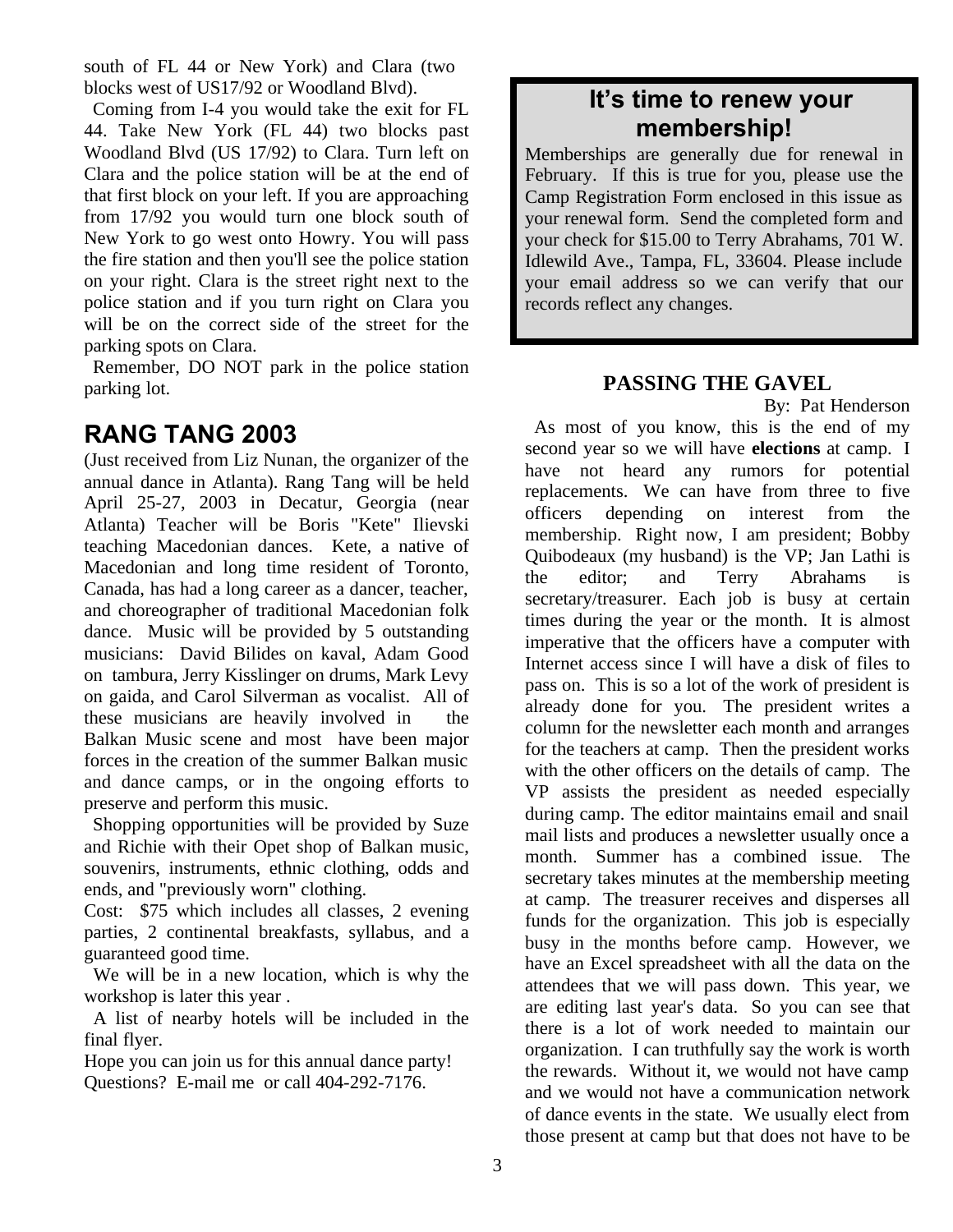the case. **If you cannot attend camp but you are interested in one of the officers' positions, please let me know.** I will make sure that you are nominated. If anyone coming to camp is interested after my pitch, you can let me know in advance so I will sleep better! We are looking for a "few good dancers"!

### **From Kay Demos:**

Just passing this along in case you know of any young person who would be interested in this great opportunity... Kay Demos

--- Darlene Fejka <fejka@duq.edu> wrote:

Date: Tue, 07 Jan 2003 16:23:50 -0500

From: Darlene Fejka <fejka@duq.edu>

Subject: Folk Ensemble Auditions

 New Year's Greetings from the Duquesne University Tamburitzans of Pittsburgh, PA . . .

 On February 5 & 6, 2003, our ensemble will hold auditions for dancers, musicians, and singers for the upcoming season.

 Please pass the information below to your young folk dance associates. It's a wonderful opportunity for talented folk arts enthusiasts to earn a college degree while doing what they love.

Thank you! Darlene Fejka DU Tamburitzans fejka@duq.edu 412-396-4135

----------------------------------------------------------

 Dance - play - sing and tour the U.S.A. while you earn your undergraduate degree!

 General auditions for the famed Duquesne University Tamburitzans will be held in Pittsburgh, PA on February 5 & 6, 2003 for the ensemble's 67th season (mid July 2003 through May 2004).

 Graduating high school seniors and college undergraduates with dance, vocal or musical talent

may audition for a spot in the ensemble. If travel to Pittsburgh is not possible, a 15-minute video audition showcasing your talent may be submitted.

 Based on the exciting rhythms of Eastern Europe and neighboring cultures, the Duquesne University Tamburitzans is an ensemble of 35 multi-talented performers who are all full-time students at Duquesne University in Pittsburgh, PA.

 Performing an average of 80 shows per season across the U.S. on weekends and academic breaks, each Tamburitzans student receives over \$13,000 in scholarship aid per year for up to four years (can be combined with other financial aid awards) to attend prestigious Duquesne University and work towards a degree in any of the hundreds of specialized areas of study available.

 For more information, or to schedule an audition, call (412) 396-5185, fax (412) 396- 5583, e-mail tamburitzans@duq.edu, or visit the Tamburitzans web site at www.tamburitzans.duq.edu to download a PDF application. Deadline for all submissions is February 4, 2003.

## **Julius forwards this:**

DanceSpots Network, the Internet's largest dance directory, offers free advertising for dance teachers, dance spots, and dance events. We feature over 60 dance styles for the recreational and competitive dancer.

 We're currently visited by over 12,000 dancers per month, and with over 3,300 listings, we're the "yellow pages" dancers go to when they're looking for teachers, dance spots, and dance events.

 If you're a teacher, dance spot, or dance event promoter and would like a little extra free publicity, please feel free to enter your listing with us. Yes, it's free.

 DanceSpots Network is a self-registration site - teachers and dance promoters (not us) may enter their own listings. To enter your free listing - please visit http://www.dancespots.net and click the orange "Enter Your Listing" button at the top right. For a visual tour, please see http://tour.dancespots.net .

 DanceSpots Network was built by dancers for dancers. We welcome your listing. Ken Greer

DanceSpots Network

http://www.dancespots.net

"Helping Dancers Locate Teachers & Dance Spots"

### **From Carol McGinn:**

Just noticed the sign today at the church for our local Greek Festival. Here's the information for the next newsletter:

**GREEK FESTIVAL** Feb. 29, March 1 and 2 at St. Katherine Greek Orthodox Church, 5965 N.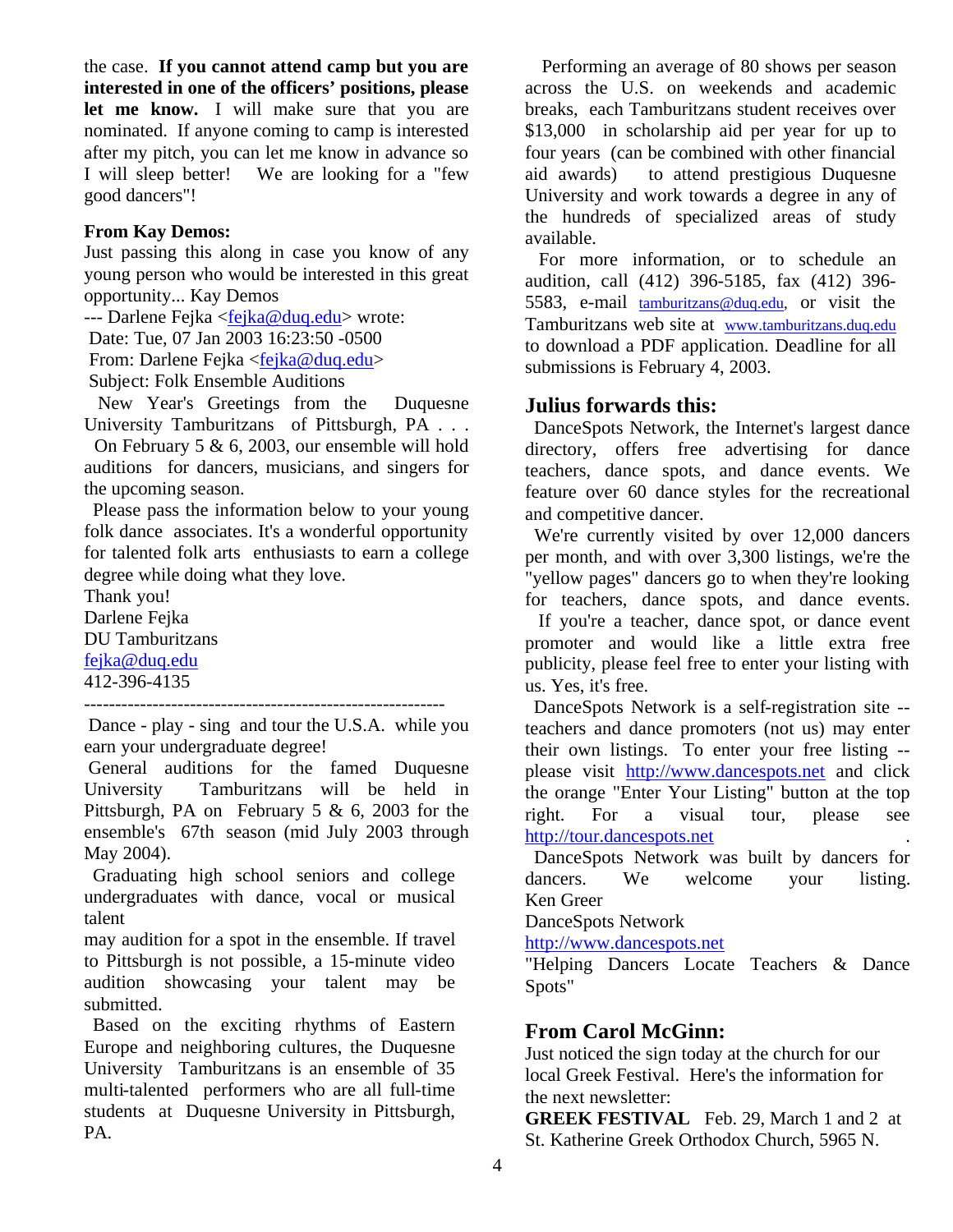Wickham Road, Melbourne, FL. Church office phone is 321-254-1045. Times: [?? No one answered the phone at the church. Seems like 11 am 'til 10 pm on the weekend and maybe 5 till 10 pm Friday. Sorry not to get specific times, but wanted you to get this in time for the next Newsletter.]

 Live music, dancing for all, dance performances by the church youth in authentic Greek costumes about every 2 hours, food, some Greek related items (clothes, music, misc.) for sale.

 If coming from the North, use Exit 73 off I-95 onto Wickham Road (same exit as Brevard Zoo it's a nice zoo). Turn East onto Wickham. The church is about 4 miles from the I-95/Wickham exit, on the East side of Wickham. Wickham goes due East for about 2.2 miles then turns South. It's all 4 lanes so you won't lose it. If you get to the Pineda Causeway and Wickham red light, you've gone too far South.

 If coming from the South, use Exit 72 off I-95 onto Eau Gallie Blvd. Go about 2.2 miles on Eau Gallie Blvd. and then turn North onto Wickham and continue about 6 miles. The Church is on the East side of Wickham.

(Read on)

## **From Joy :**

This is the one of the best Greek Festivals. We will be going.

 Schedule and location information for UF International Folk Dancing is at: http://plaza.ufl.edu/swhitmor/FDsched.htm Our UFIFD Club webpage is posted at: http://grove.ufl.edu/~folkstep/

## **From Vonnie Brown:**

January, 2003 Dear Friends,

 In 1995 I and my two colleagues and friends in Slovakia (Dr. Jarmila Palickova and Jaro Ševcik) launched the first dance seminar and folklore tour ever organized in Slovakia. It was highly successful and since that time many of the 1995 participants have requested another such event. Because of my increased work load (teaching at Louisiana State University and serving as Vice President and President of the National Folk Organization of the U.S.A. for the last five years) I simply have not had time to do so. However, I am now collaborating with another colleague and friend in Slovakia, Palo Pitonák, and we are planning two interesting events this summer of 2003. Palo is actually doing all the organizing and I am acting as a consultant and coordinator/contact in the U.S.A. and Canada. Last summer I also worked with Palo in this capacity and the event was of very high quality.

The two events for summer 2003 are:

#### *FOLKLORE & HERITAGE TOUR IN SLOVAKIA JULY 3-14, 2003*

- 
- *Dance classes with renowned instructors*
- *Východná and Detva Folk Festivals*
- *Meetings with village folklore groups*
- *Concert by the famous Železiar Ensemble*
- *Museums and historical sites*
- *Transport from Bratislava or Vienna Airports, air-conditioned bus, full board, 3-4 star hotels*

*Slovak Director: Palo Pitonák 3art@3art.sk www.3art.sk/folktrip.htm*

*U.S.A. Coordinator/Contact: Vonnie R. Brown vrbfolk@prodigy.net (225) 766-8750*

*1717 Applewood Road, Baton Rouge, LA 70808*

#### *FOLKLORE & HERITAGE TOUR IN SLOVAKIA & POLAND AUGUST 7-16, 2003*

 *Information is basically the same as above event except the folk festivals will be at different sites.*

 *This is the first time that a seminar and tour has been organized to Poland so this should be an attraction of interest.*

 *Final details on this event are still being worked on and will soon be available on the website.*

*Note: The website www.3art.sk contains information about all of Palo's activities (including both of the above events). www.3art.sk/folktrip.htm is the direct site to the first event (Folklore and Heritage Tour in Slovakia)*

 If you do not have computer access, I can send you a hard copy of detailed information by snail mail. Registrations can be done on line or through me.

 Palo is a very talented, knowledgeable young man. He has been both an amateur and professional dancer in Slovakia, will soon graduate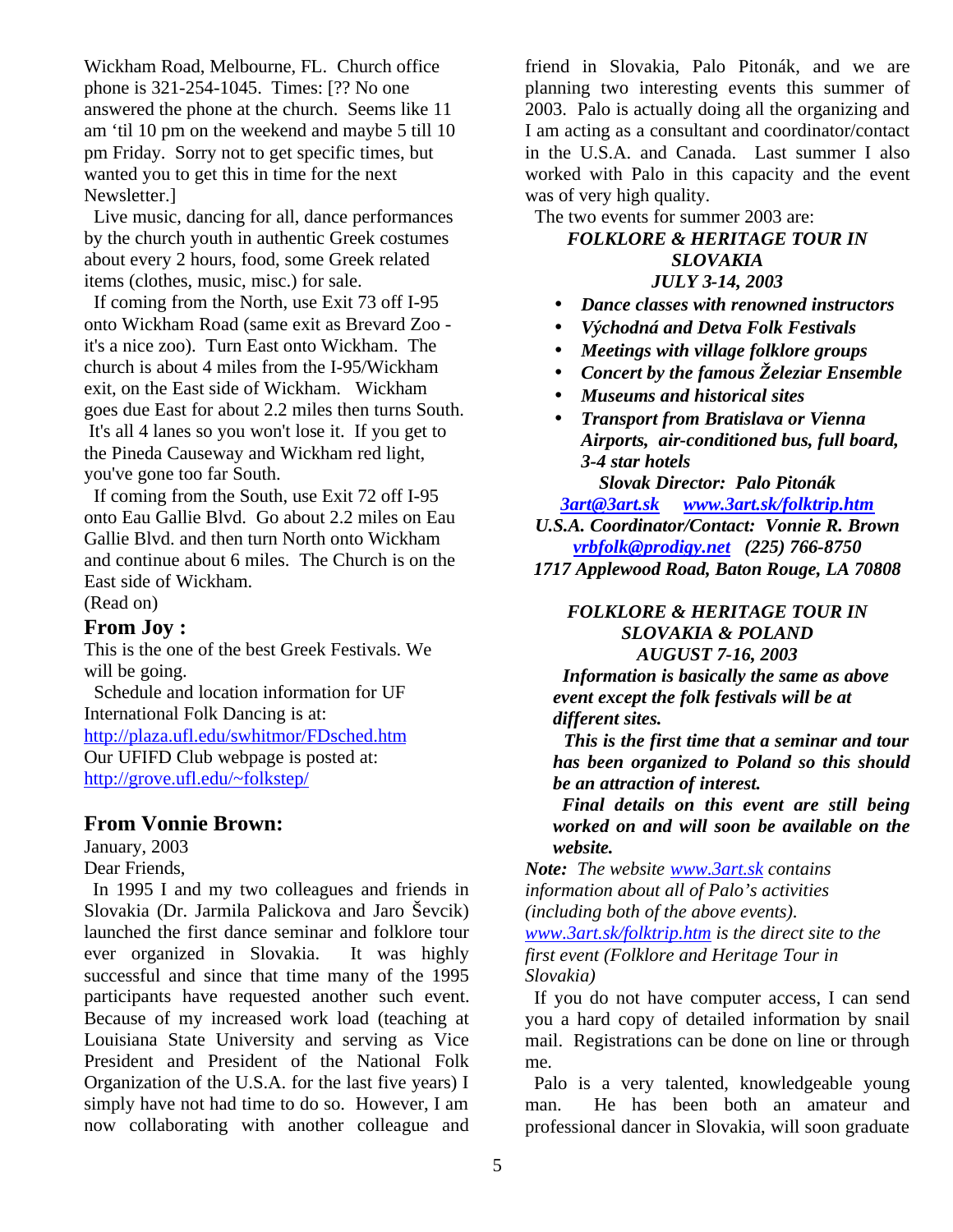from the Performing Arts University in Bratislava, and has choreographed works for a number of excellent folk ensembles in Slovakia. He is the son-in-law of the esteemed Vladimir Urban who many of you know. His wife Andrea, also a talented and knowledgeable person (Vladimir's daughter) assists Palo. Both Palo and Andrea are excellent teachers and organizers and very nice people. Vladimir Urban will also be teaching us along with various other dance masters. I know you will be more than satisfied with all aspects of the events and I would not associate myself with anything less than excellence.

 Please feel free to e-mail or call me if you have any questions. It would be a pleasure to have you join us this summer for one or both of these events!

Warmest regards,

Vonnie R. Brown

## **BASKET DILEMMA**

By Jan Lathi

 It is amusing to watch folk dancers prepare for a front basket hold dance. The "know-it-all" old time folk dancer spreads the arms out waiting for others to do the same. The newcomer crosses his/her own arms in front of him/herself and looks thoroughly confused. For some reason, the two tallest dancers stand on either side of the shortest of the bunch, and minutes are lost determining whether the right arm should be above or below one's neighbor's.

 Phyllis S. Weikart reminds us in Teaching Movement & Dance that generally, "the underneath arm corresponds to the traveling direction." So, if the dance uses a Rida step which progresses **left** (as in Somogi Karikazo), the left arm should cross **under** the right arm of your left neighbor. In reverse basket, hands are joined behind your neighbor's, top arm corresponding to traveling direction.

 There are times, of course, when this just won't work. A tall/short neighbor combination is one of those times. If this occurrence can't be avoided or it's too late to do anything about it, make the adjustment so that the taller person's arm is above – please! It is more important to be comfortable and avoid embarrassing moments than to be "folklitically correct".

## **WHAT TO BRING TO CAMP:**

1. Bedding: pillows, sheets, blankets, or sleeping bag. It may be cold so do not forget blankets. (Cabins now have a new heater/AC with a thermostat.)

2. Towels, washcloth, bath mat, soap, Kleenex, toothbrush and other toiletries.

3. Flashlight, more than one pair of shoes, a costume or two for the parties (English or Balkan if you have one!), umbrella. Bring clothes for warm or cold weather--we have seen it change midstream!

4. Instruments--if you play one. Terry and John need company.

5. Bring the map to camp if you do not know how to get there. (Remember the Belleview turn onto Hwy 25 if you are coming from the south on Hwy. 441.)

6. Bring ethnic items or costumes for the Olga Princi silent auction.

7. Bring money: Olga Princi auction, Terry's buttons, and other costumes individuals may be selling.

8. Bring a colorful bandanna or handkerchief and a large belt – nice addition for certain dances.

## OLGA PRINCI AUCTION SALE

 Each year, many interesting folk dance items, costume items and other ethnic collectibles are donated to add to the Olga Princi Fund. The account is rapidly building so that the interest will pay for camp scholarships. Private contributors also make donations. Bring your donated items to the lounge and get an auction ledger pinned or taped to your item(s). Items will be sold to the highest bidder at the end of lunch on Sunday. RUMMAGE SALE

 Bring items you wish to sell to the southwest corner of the dining hall. Please mark each item with size, price and your name. Those who wish to purchase items, please contact the seller. Please consider donating to the Olga Princi auction.

# **CAMP EMERGENCY PHONE NUMBER: 352-236-2302**

**CAMP ADDRESS**: Christian Conference Center. 6455 N.E. State Road 40, Silver Springs, FL.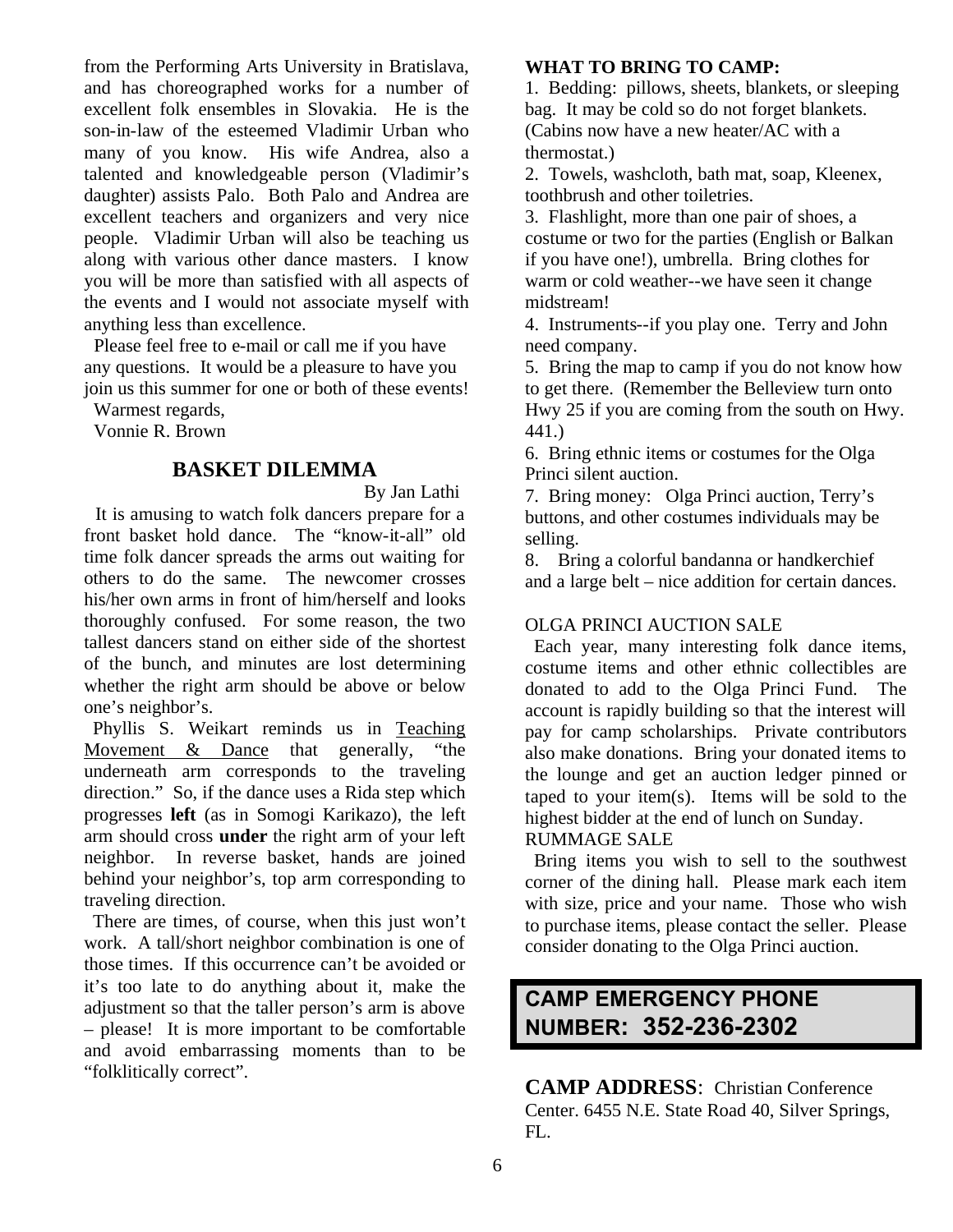# **Florida FolkDancer**

The Florida FolkDancer is a monthly publication of the Florida Folk Dance Council, Inc., a non-profit corporation whose purpose is to further knowledge, performance, and recreational enjoyment of International Folk Dance.

President: Pat Henderson 9859 Berry Dease Rd. Orlando, FL 32825 407-275-6247 henderp@bellsouth.net Vice-President: Bobby Quibodeaux Treasurer/Secretary: Terry Abrahams

Please send all submissions to: Newsletter Editor: Jan Lathi

38 St. Andrews Court. Palm Coast, FL 32137 amarjan@bestnetpc.com

Deadline: 1st of the month prior to publication

Articles in the Florida Folk Dancer are a copyright of the Florida Folk Dance Council, Inc., or of their individual authors.

Subscriptions are \$15 per year and include membership in the Florida Folk Dance Council. The membership year runs from one Annual Camp (usually February) to the next. Members can receive the newsletter electronically if desired.

Check the following website for further information on folk dancing in Florida: www.folkdance.org

> Send your items for ethnic and dance happenings by emailing or mailing to the editor by the  $1st<sup>h</sup>$  of the month deadline for inclusion in the following month's newsletter.

## **Mark Your Calendar:**

 **Florida Folk Dance Camp**, Feb, 21-24, 2003. (See information elsewhere in this issue.)

 **Tammies, March 8, 2003.** Crescent City, George C. Miller Middle School Auditorium, 7 pm. Contact Jean Labonte, Crescent City YMCA. 386- 698-2342

 **Spring Fling 2003,** March 22, 2003, Port Orange Adult Activities Center, 4790 South Ridgewood Ave., Port Orange.

 **16th Annual Israeli Dance Workshop,** March 29- 30, 2003 – with guest teacher Dany Benshalom, JCC of Greater Orlando. For additional information please contact Debbie Meitin, 407-788- 7277 or dmeitin@cfl.rr.com.

 **Folklore and Heritage Tour in Slovakia**, July 3- 14, 2003. Dance classes, Vychodna and Detva Folk Festivals, meetings with village groups, folk concert, museums, historical sites. Transport from Vienna (Schwechat) or Bratislava airports, airconditioned bus, full board, hotel accommodations. Slovak Director: Pavol Pitonak 3art@3art.sk www.3art.sk/folktrip.htm U.S.A. Coordinator/Contact: Vonnie R. Brown, 1717 Applewood Road, Baton Rouge, LA 70808 vrbfolk@prodigy.net Tel/fax: (225) 766-8750

**Sharpes Assembly 6th annual contra and Eng. Country dance festival,** Oct. 3-5, 2003. Contact: Geo. Senyk, 4300 N. Indian River Dr., Cocoa, FL 32927, 321-636-2209

**Attention: A new deadline date for newsletter input will be the first of each month. Expect publication on or around the 15th of the month.**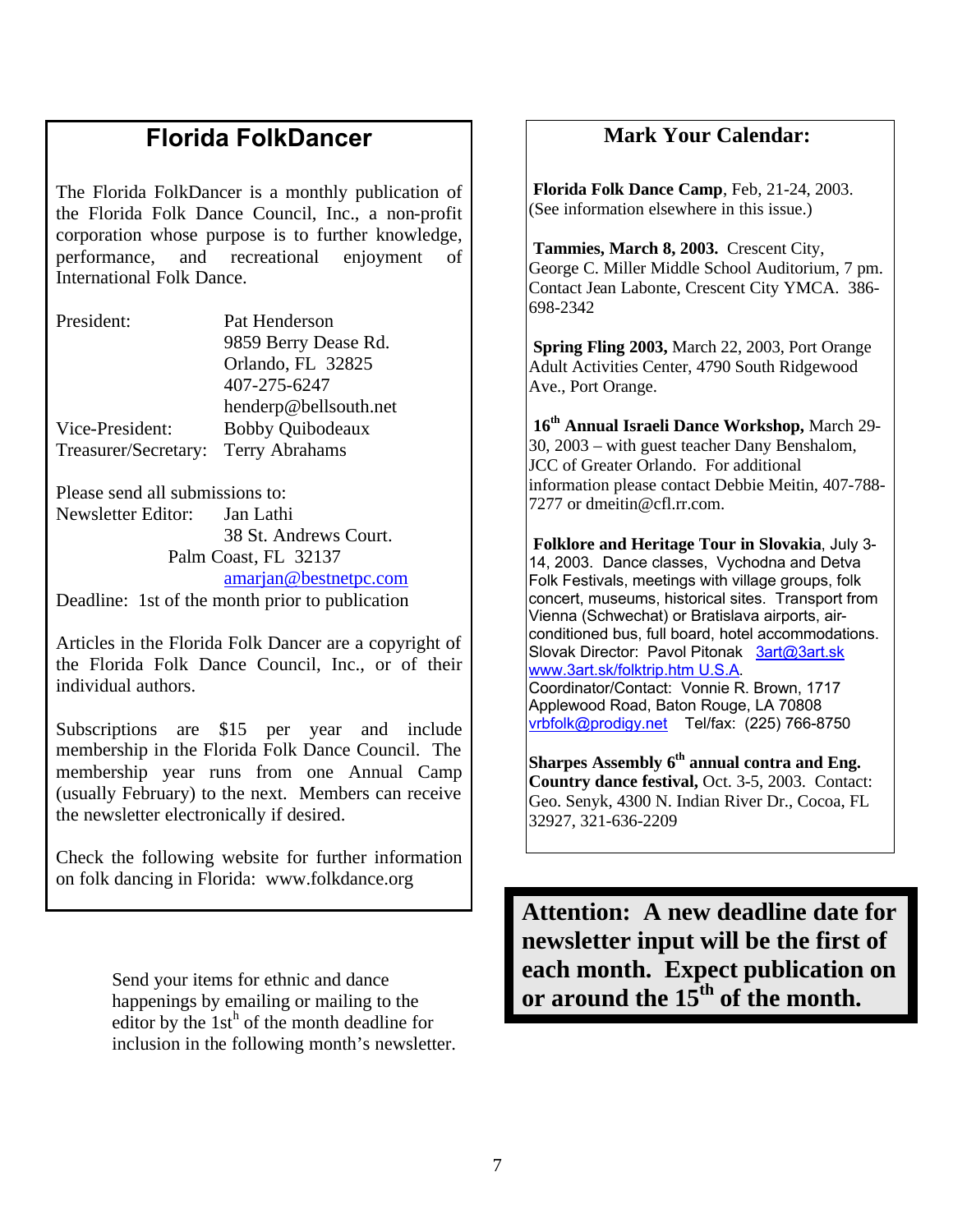Florida Folk Dance Council c/o Lathi 38 St. Andrews Court Palm Coast, FL 32137

**First Class**

# **HAPPY 2003! Be sure to register for Florida Dance Camp, February 21-24, 2003.**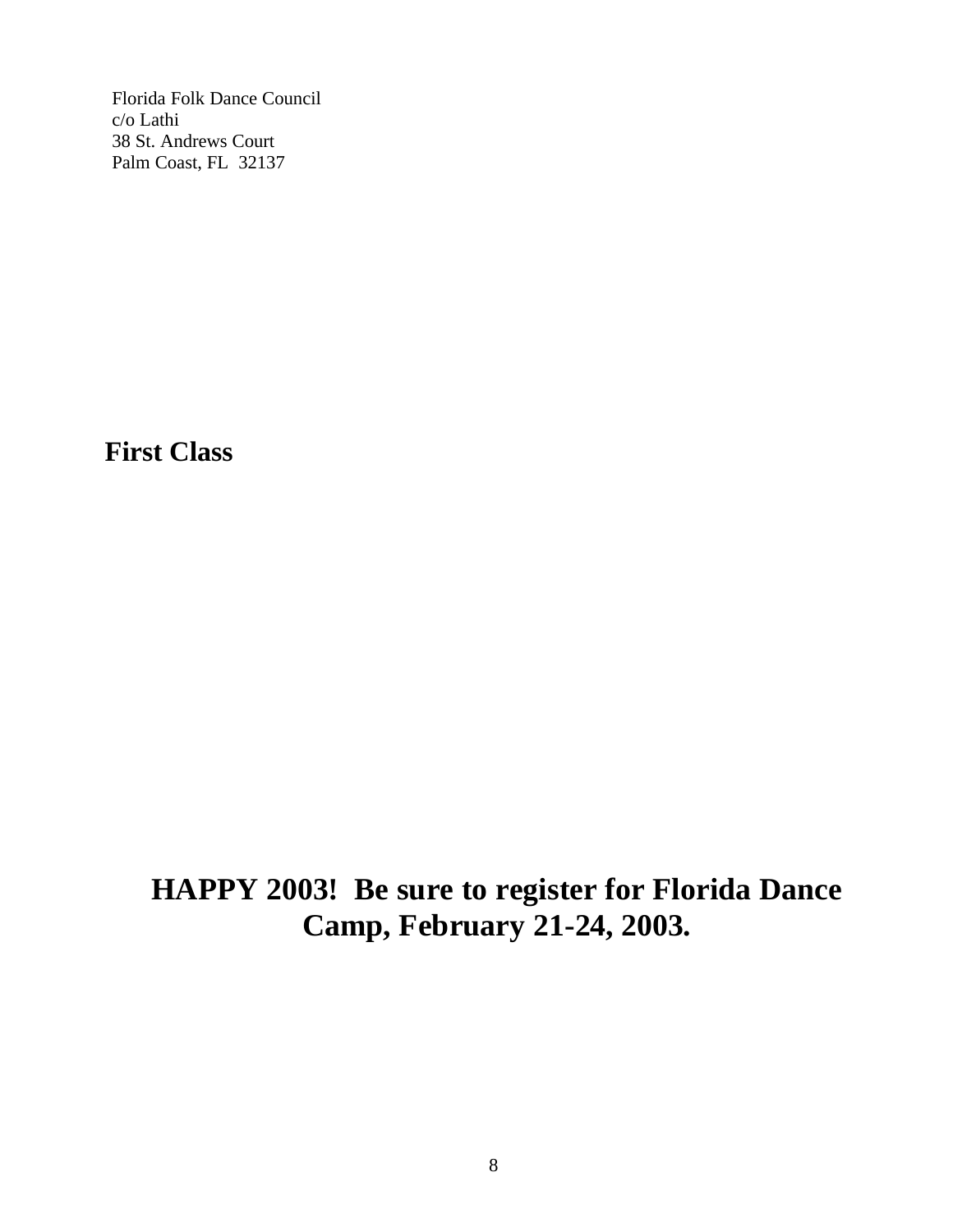#### **Florida Folk Dance Council, Inc. Presents: Florida Folk Dance Camp with George Fogg and Lee Otterholt February 21-24, 2003 in Silver Springs, Florida**

|                                       |                                      | <b>REGISTRATION FORM</b> |           |                                                            |          | (One per person please)                                                            |  |                  |                    |                          |
|---------------------------------------|--------------------------------------|--------------------------|-----------|------------------------------------------------------------|----------|------------------------------------------------------------------------------------|--|------------------|--------------------|--------------------------|
|                                       |                                      |                          |           |                                                            |          |                                                                                    |  |                  |                    |                          |
|                                       |                                      |                          |           |                                                            |          |                                                                                    |  |                  |                    |                          |
|                                       |                                      |                          |           |                                                            |          |                                                                                    |  |                  |                    |                          |
|                                       |                                      |                          |           | email:<br>Do you want to receive your newsletter by email? |          |                                                                                    |  |                  |                    |                          |
|                                       |                                      |                          |           |                                                            |          |                                                                                    |  |                  |                    |                          |
|                                       | <b>Camp Fees:</b>                    |                          |           |                                                            |          |                                                                                    |  |                  |                    |                          |
| <b>Full Time</b>                      |                                      |                          |           |                                                            |          |                                                                                    |  |                  |                    |                          |
|                                       | On campus (Three nights, nine meals) |                          |           |                                                            | \$200.00 |                                                                                    |  |                  |                    |                          |
| Off campus (Three nights, nine meals) |                                      |                          |           |                                                            |          | \$150.00                                                                           |  |                  |                    |                          |
| <b>Part Time</b>                      |                                      |                          |           |                                                            |          |                                                                                    |  |                  |                    |                          |
|                                       | Two nights, six meals, ON campus     |                          |           |                                                            |          | \$140.00                                                                           |  |                  |                    |                          |
| One night, five meals, ON campus      |                                      |                          |           |                                                            |          | \$110.00                                                                           |  |                  |                    |                          |
| One night, three meals, ON campus     |                                      |                          |           |                                                            |          | \$70.00                                                                            |  |                  |                    |                          |
| Two nights, six meals, OFF campus     |                                      |                          |           |                                                            |          | \$110.00                                                                           |  |                  |                    |                          |
| One night, five meals, OFF campus     |                                      |                          |           |                                                            |          | \$95.00                                                                            |  |                  |                    |                          |
|                                       |                                      |                          |           | One night, three meals, OFF campus                         |          | \$55.00                                                                            |  |                  |                    |                          |
|                                       |                                      |                          |           |                                                            |          | $RV's = OFF$ campus fee + \$20.00 per vehicle   Tents = OFF campus fee             |  |                  | =                  |                          |
|                                       | FFDC Membership (one per household)  |                          |           |                                                            |          |                                                                                    |  | $$15.00 =$       |                    |                          |
|                                       |                                      |                          |           |                                                            |          | Check the size and color to order the camp t-shirt. \$10.00 =                      |  |                  |                    |                          |
| S                                     | М                                    | $\mathbf{L}$             | <b>XL</b> | Royal Blue                                                 |          | Royal Purple                                                                       |  | Olive            |                    |                          |
|                                       |                                      |                          |           |                                                            |          |                                                                                    |  |                  |                    |                          |
|                                       |                                      |                          |           |                                                            |          |                                                                                    |  | $\ldots$ 15.00 = |                    |                          |
|                                       |                                      |                          |           |                                                            |          | <b>Contributions</b> to Olga Princi Scholarship are appreciated (but not required) |  |                  | $=$                |                          |
|                                       |                                      |                          |           |                                                            |          | If you are a current member, take a \$5.00 discount (one per household).           |  |                  | $=$                |                          |
|                                       |                                      |                          |           |                                                            |          | If postmarked by January 15, take a \$10.00 discount (Full time only)              |  |                  | $=$ $\overline{ }$ | $\overline{\phantom{0}}$ |
|                                       | Student discount of \$10 per day     |                          |           |                                                            |          |                                                                                    |  |                  |                    |                          |
|                                       |                                      |                          |           |                                                            |          | <b>TOTAL PAYMENT</b>                                                               |  |                  | $=$ \$             |                          |
|                                       |                                      |                          |           |                                                            |          | Night parties are on a walk-in basis: \$10 (\$5 students) per night                |  |                  |                    |                          |
|                                       |                                      |                          |           |                                                            |          |                                                                                    |  |                  |                    |                          |
|                                       |                                      |                          |           |                                                            |          | NOTE: First meal is dinner on Friday; last meal is lunch on Monday                 |  |                  |                    |                          |
|                                       |                                      |                          |           |                                                            |          | Check the following meals you will be eating                                       |  |                  |                    |                          |
|                                       |                                      |                          |           | (B=Breakfast, L= Lunch, D=Dinner)                          |          |                                                                                    |  |                  |                    |                          |
| $Fin$ $D$                             | Sat R                                | SatI                     |           |                                                            |          | Sat D Sun B Sun L Sun D Mon B                                                      |  | $M \cap L$       |                    |                          |

| Fri D                                                           | Sat B | Sat L | Sat D | l Sun B | Sun L | Sun D   Mon B |     | Mon L |  |  |
|-----------------------------------------------------------------|-------|-------|-------|---------|-------|---------------|-----|-------|--|--|
|                                                                 |       |       |       |         |       |               |     |       |  |  |
| Please check the following nights you will be sleeping at camp: |       |       |       |         |       |               |     |       |  |  |
| Fridav                                                          |       |       | Sat   |         |       |               | Sun |       |  |  |
|                                                                 |       |       |       |         |       |               |     |       |  |  |

**Special Diet Preference**: Vegetarian \_\_\_\_ Lactose Intolerant \_\_\_\_ Other \_ **Expect to share a cabin with other dancers. Cabin maximum is 8 people.** 

**Please Note:** Remember that dancing, like any physical activity, carries the risk of injury. We dance on a concrete floor covered with linoleum tiles. The Camp environment is rural with limited lighting and rough walkways. Neither Florida Folk Dance Council, Inc., nor its members, officers, or directors have the resources to cover the costs of injuries or illness. While we don't want to discourage anyone from coming to Camp, your attendance is your representation that you have adequate insurance or other resources to cover your medical costs, lost wages, and pain and suffering without recourse to the Florida Folk Dance Council, Inc. or its officers, directors or members

should you suffer any injury.<br>Make check payable to "FFDC" Send To: Call: Terry at 813-234-1231 or 701 W Idlewild Ave. The Contract of the Web page: www.folkdance.org Tampa, FL 33604

### Any questions about registration?

Terry Abrahams email to: terry.abrahams@verizon.net